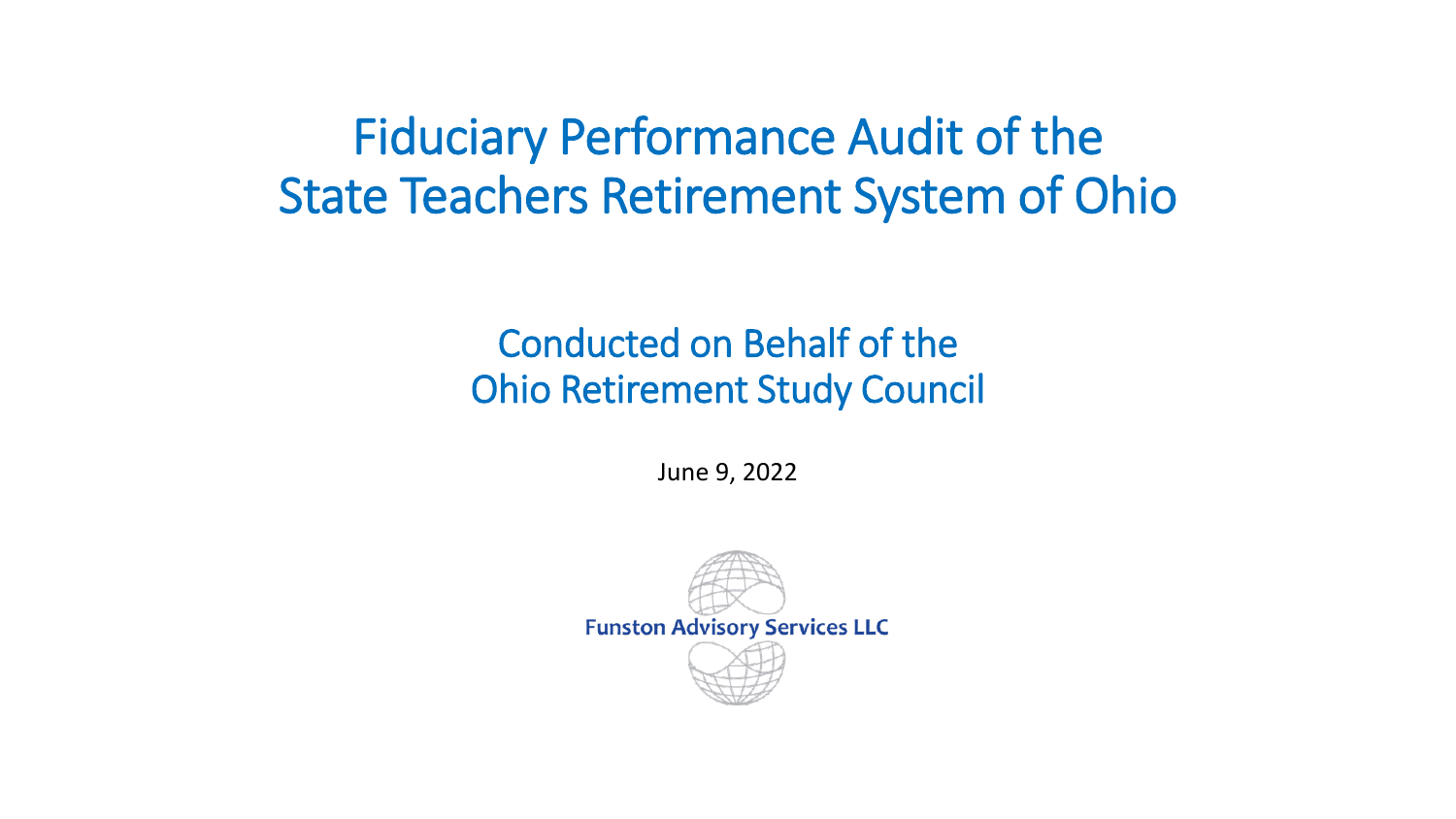## **Introductions**

- Randy Miller, COO, Funston Advisory Services LLC, Project Manager
- Tiffany Reeves, Partner, Faegre Drinker Biddle & Reath LLP, Project Team Legal Counsel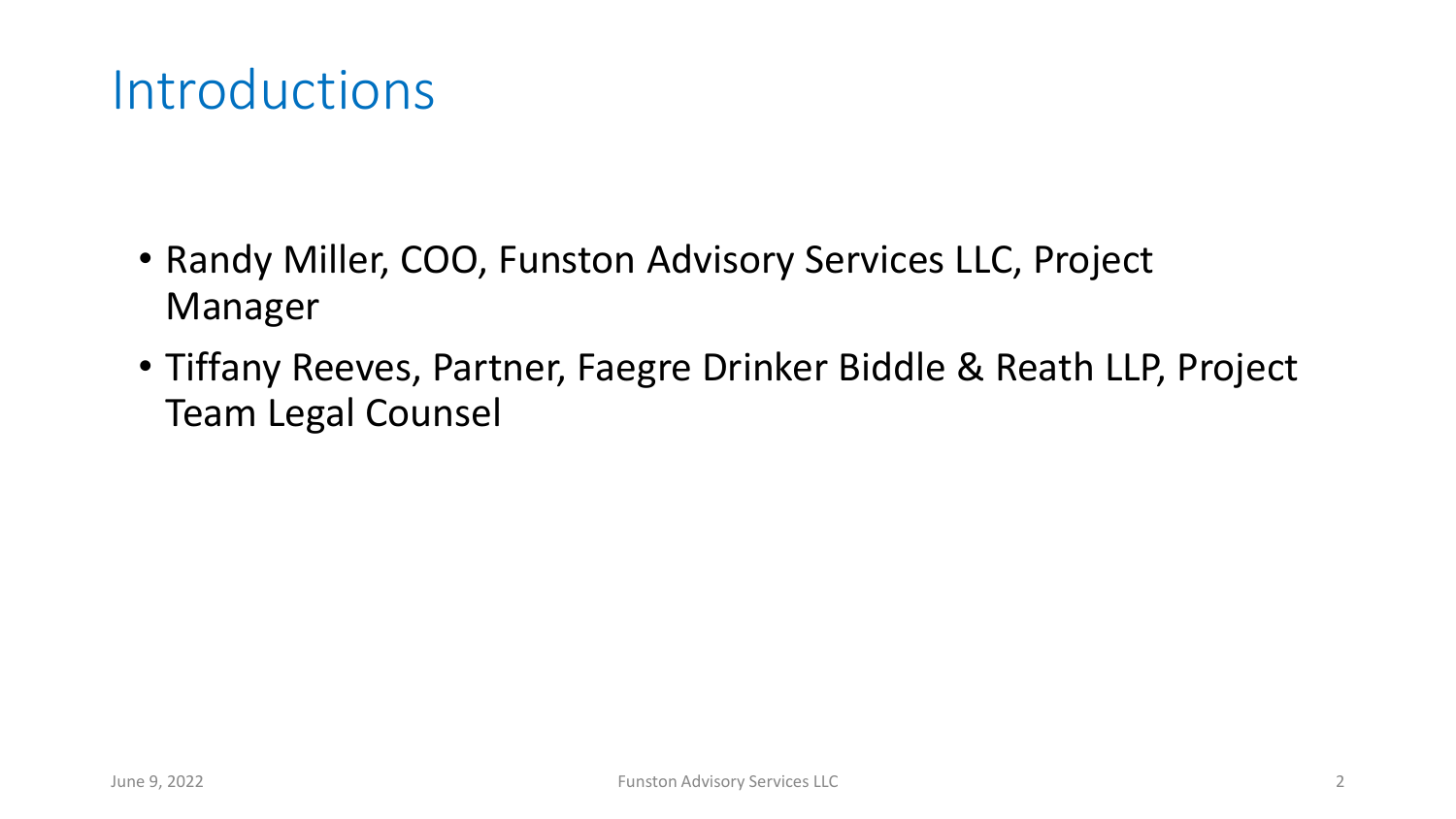#### **Overview**

- The Funston Advisory Services (FAS) team began our fiduciary performance audit of STRS during October 2021; the final report was submitted in May 2022.
- We reviewed six major areas, as specified in the RFP:
	- 1. Board Governance and Administration;
	- 2. Organizational Structure and Staffing;
	- 3. Investment Policy and Oversight;
	- 4. Legal Compliance;
	- 5. Risk Management and Controls; and
	- 6. IT Operations.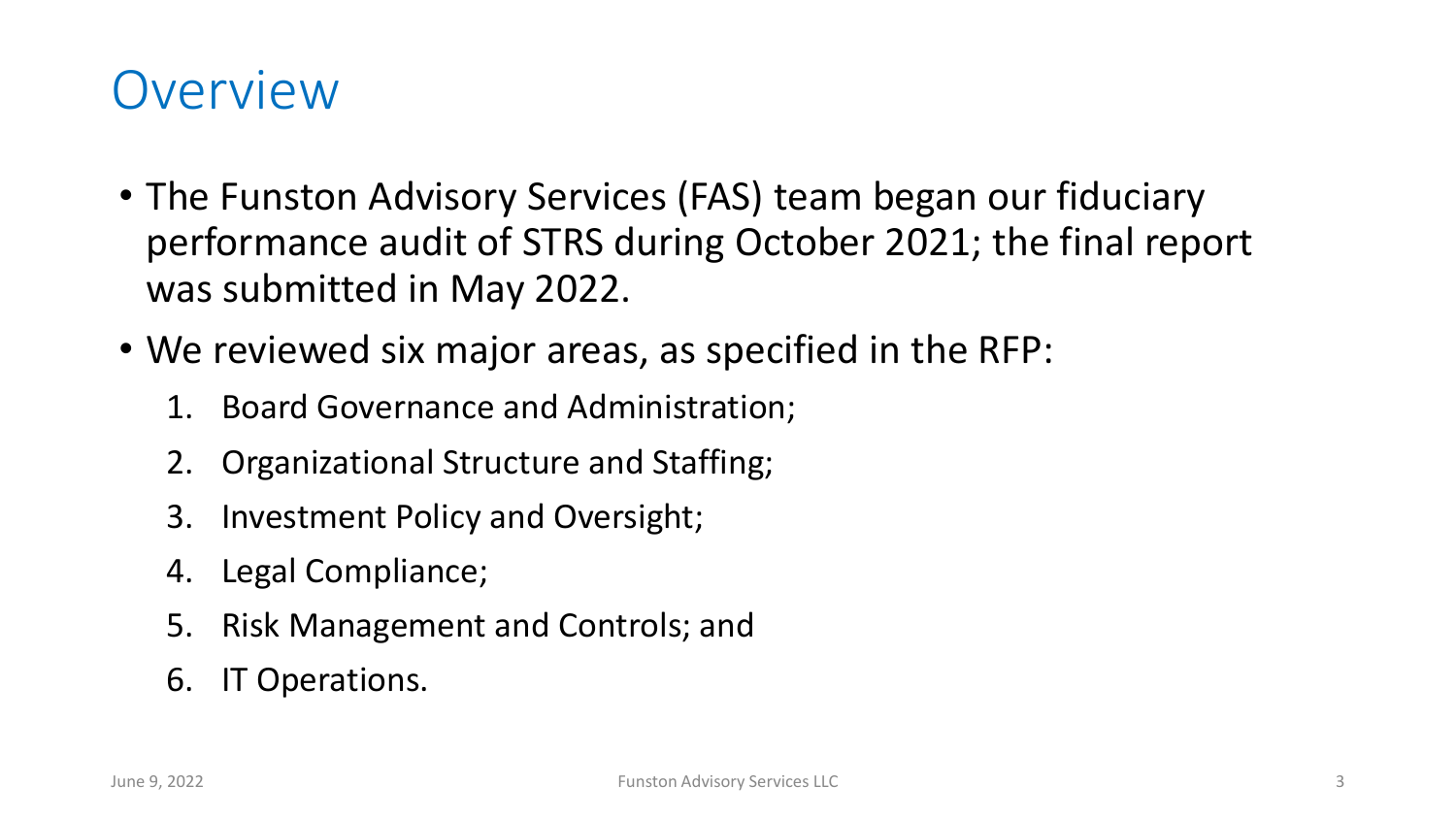#### Process

- Our fiduciary audit approach and activities included:
	- Review of STRS policies, procedures, reports, and a sample of investment transactions;
	- Interviews with 10 trustees and over 25 STRS executives, over 15 outside service providers, and 5 stakeholder groups (retiree, employee, and employer);
	- Self-assessment governance survey with participation by 10 trustees and 11 STRS executives;
	- Use of our proprietary InGov<sup>©</sup> public retirement system peer benchmarking data; and
	- Numerous follow-up interviews and discussions with executives.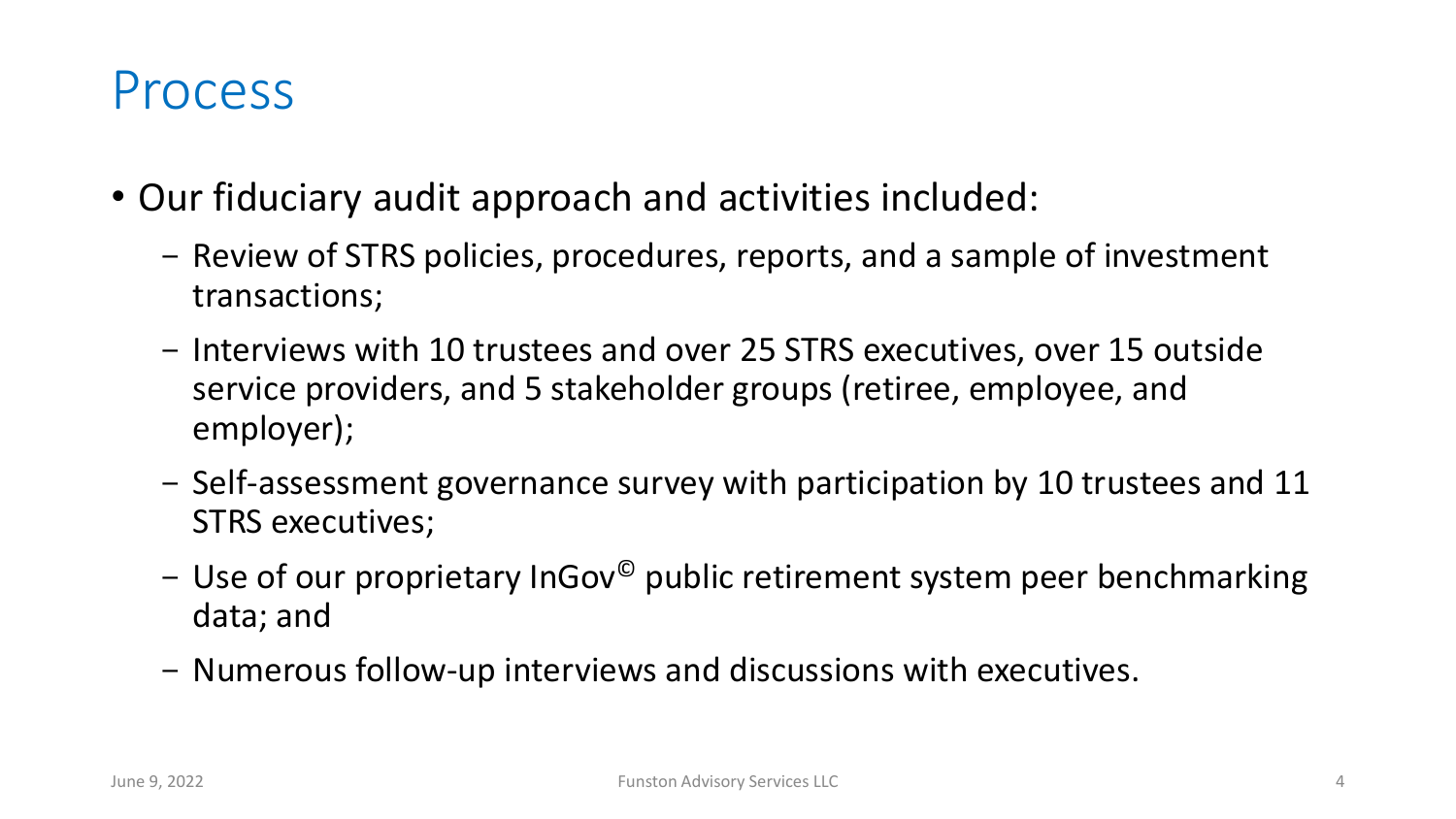#### Reasonable Reassurance

- This evaluation was a fiduciary review and not a forensic investigation, a comprehensive compliance audit nor an audit of financial statements.
- Our review was intended to provide reasonable, but not absolute, reassurance on matters within scope of the project as addressed in the final report; however, a review of this nature cannot serve as a guarantee regarding past, current or future instances of fraud, malfeasance, compliance or performance.
- Our work product is subject to the accuracy of data and information in the public domain or provided by the client and its agents, including information received in interviews and due diligence activities.
- The scope of the project did not include independent verification or background checks of employees, service providers, third parties or accuracy of such data or information.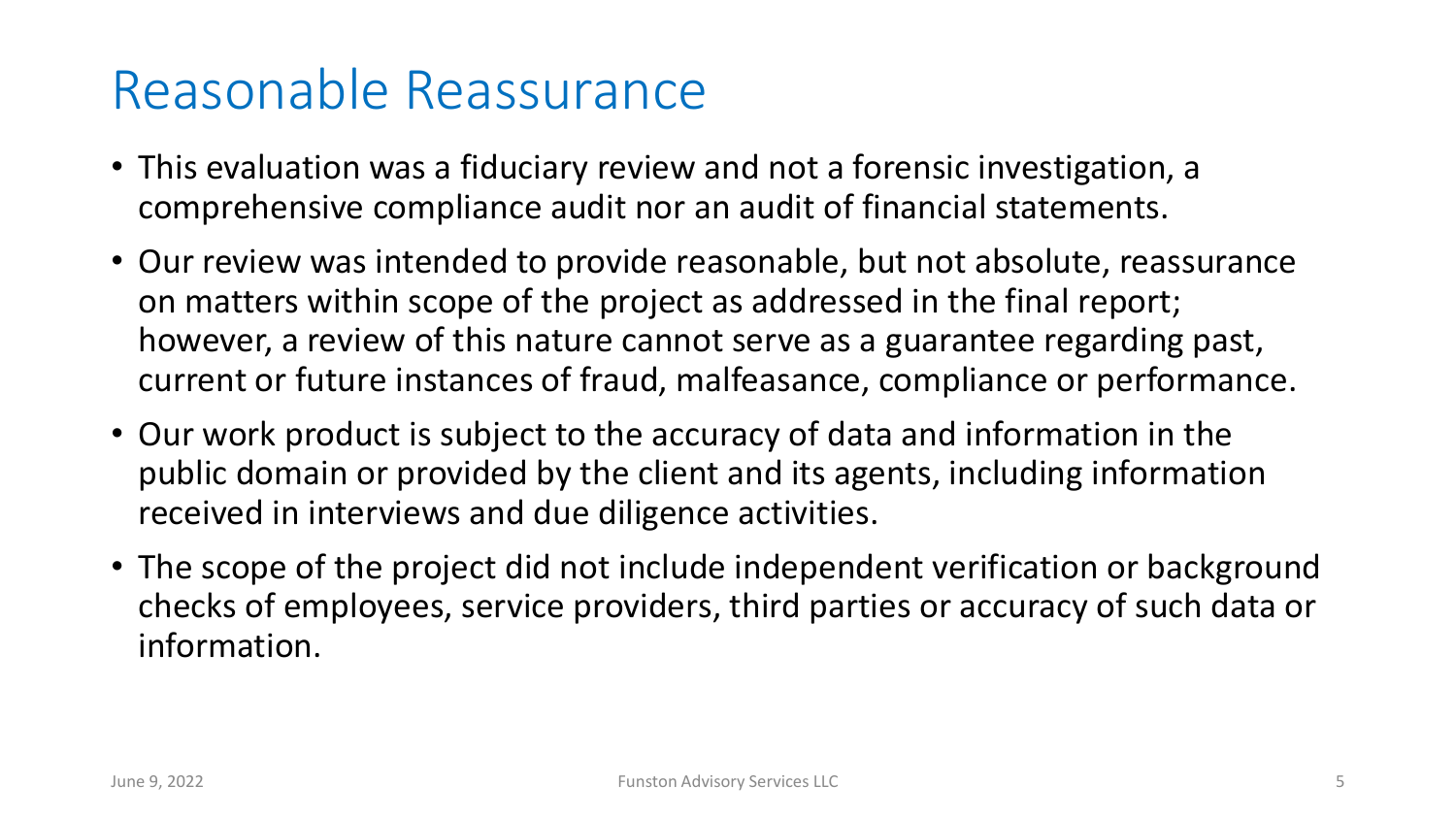# Introduction

- There have been some stakeholder criticisms of STRS over the past few years following the reduction in COLA; while this was not directly part of our review, our assessment of the criticisms is:
	- The STRS Board made difficult fiduciary decisions in the best interests of current annuitants and participants who rely on the fund for future retirement benefits.
	- STRS investment performance is in the top 25% compared to peers, and STRS is the top performing Ohio fund over the past 10 years based upon comparisons by ORSC and STRS consultants.
	- STRS staff compensation is consistent with peers and necessary to attract and retain talented staff essential to the success of STRS' internal investment management strategy.
	- STRS has effective policies and processes for closely monitoring and controlling investment costs.
	- Private Equity fee transparency is an industrywide challenge; STRS is participating in the development of new standards as one of a 10-person working group by the CFA Institute commenting on proposed SEC regulatory standards for Private Equity advisors.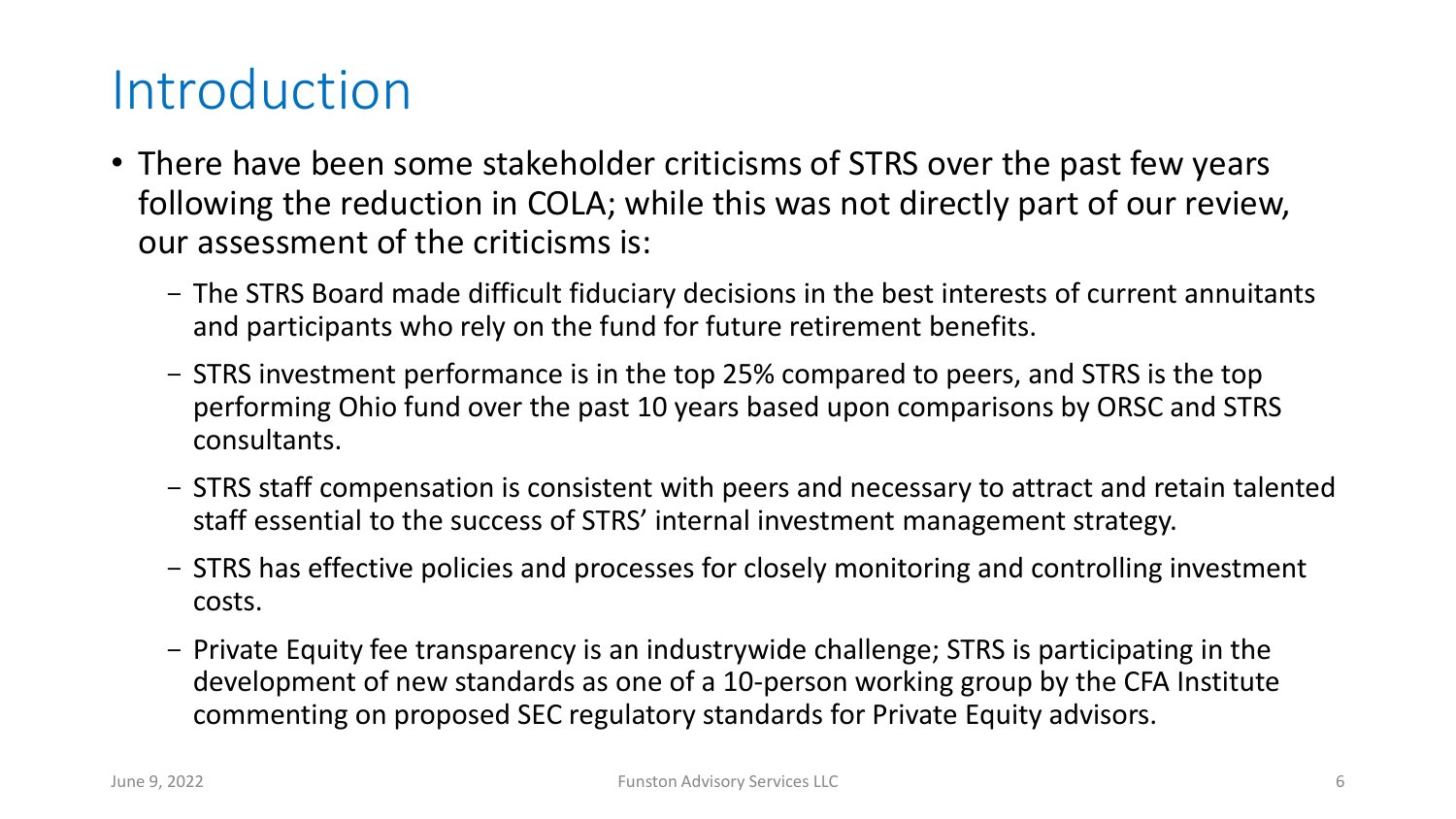## Introduction

- Some of the recommendations in this report should address these and other stakeholder criticisms:
	- Improve fee disclosures and transparency, especially private equity (PE) fees (R3.2.4.2-5).
	- Continue to stream Board and committee meetings, and archive recordings on the STRS website (R1.4.2).
	- Make meeting materials publicly available in advance of Board and committee meetings and archive them on the website to improve accessibility (R1.4.3).
	- Improve stakeholder communications through more systematic and inclusive communications planning (R1.9.4-7).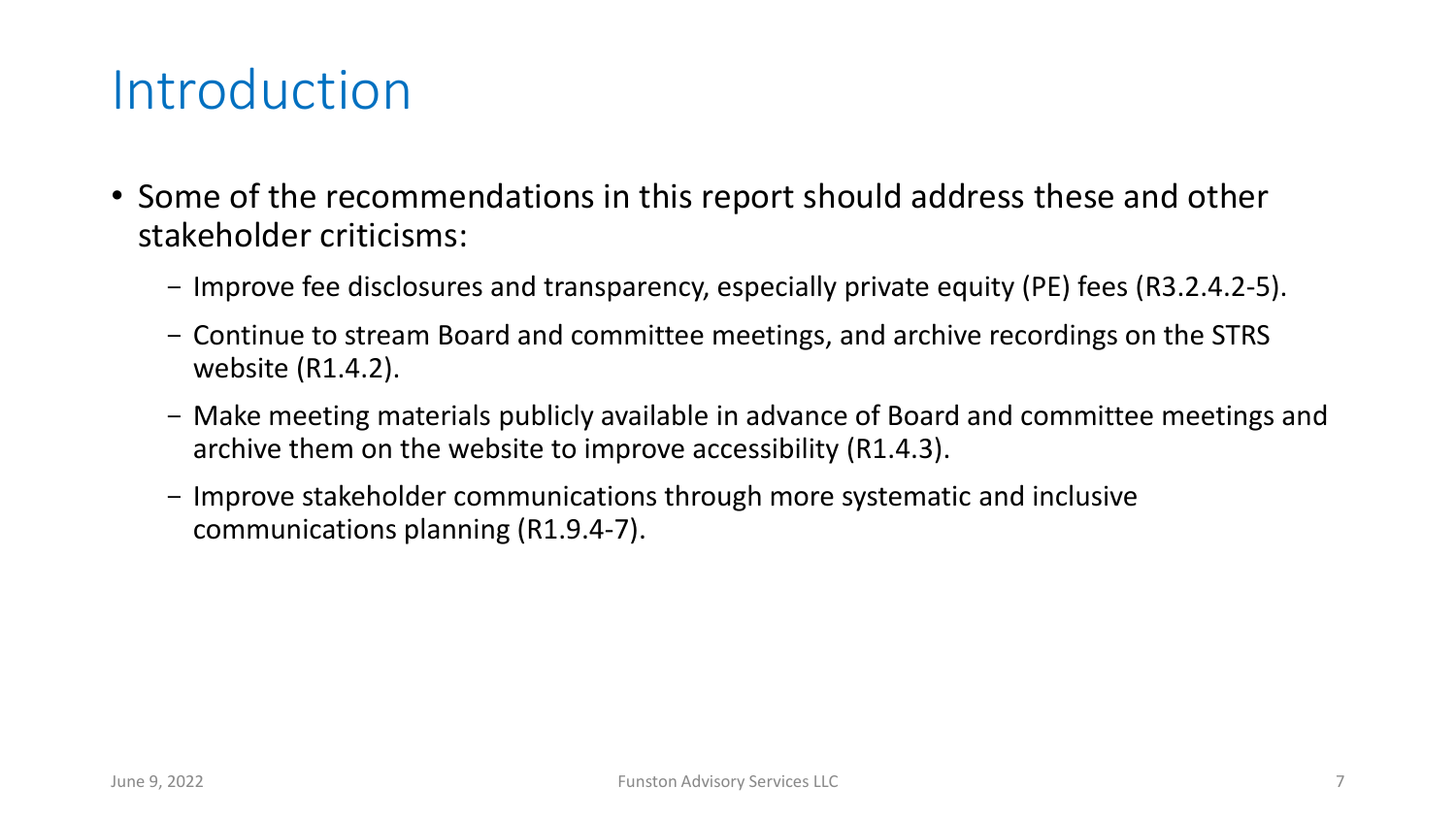# Introduction

A recent Ohio Retired Teachers Association (ORTA) communication to its chapters included several baseless and factually inaccurate comments about this report and Funston Advisory Services (FAS) that we want to address:

| <b>ORTA Comment</b>                                                                                                                                                                                                                                 | <b>Response</b>                                                                                                                                                                                                                             |
|-----------------------------------------------------------------------------------------------------------------------------------------------------------------------------------------------------------------------------------------------------|---------------------------------------------------------------------------------------------------------------------------------------------------------------------------------------------------------------------------------------------|
| "Funston is not well regarded in the fiduciary audit business.<br>According to Edward Siedle, Funston provides a report that<br>the person paying the bill wants. STRS paid the bill, so they<br>got the audit report that they paid for."          | • Siedle and his associates have repeatedly lost to FAS in<br>competitive bids.                                                                                                                                                             |
|                                                                                                                                                                                                                                                     | • The ORSC selected FAS, not STRS.                                                                                                                                                                                                          |
|                                                                                                                                                                                                                                                     | • We have performed numerous fiduciary audits (over 20)<br>and continue to be selected, including for repeat reviews;<br>we have just started two new fiduciary reviews (South<br>Carolina RSIC and District of Columbia Retirement Board). |
| "Interesting to note is that Funston's price to do the audit<br>was more than double the price of the other two companies<br>that bid the job to do the audit. The cost was more than 10<br>times the cost that ORTA paid for the audit by Siedle." | • The review conducted by Siedle on behalf of ORTA had no<br>similarity to the scope of the ORSC fiduciary audit.                                                                                                                           |
|                                                                                                                                                                                                                                                     | • The ORSC fiduciary audit of STRS was very comprehensive,<br>well structured, and competitively bid.                                                                                                                                       |
| "Additional evidence that clouds the accuracy of the report is<br>that STRS consultant CEM is closely affiliated with Funston.<br>How can this be independent when the consultant to STRS<br>shares management people with Funston?"                | • FAS has no commercial relationship with CEM, just mutual<br>clients, as we both work with public retirement systems.                                                                                                                      |
|                                                                                                                                                                                                                                                     | • We highly respect the work of CEM, as they are considered<br>the "gold standard" for their benchmarking services.                                                                                                                         |
|                                                                                                                                                                                                                                                     | • We share no "management people" with CEM.                                                                                                                                                                                                 |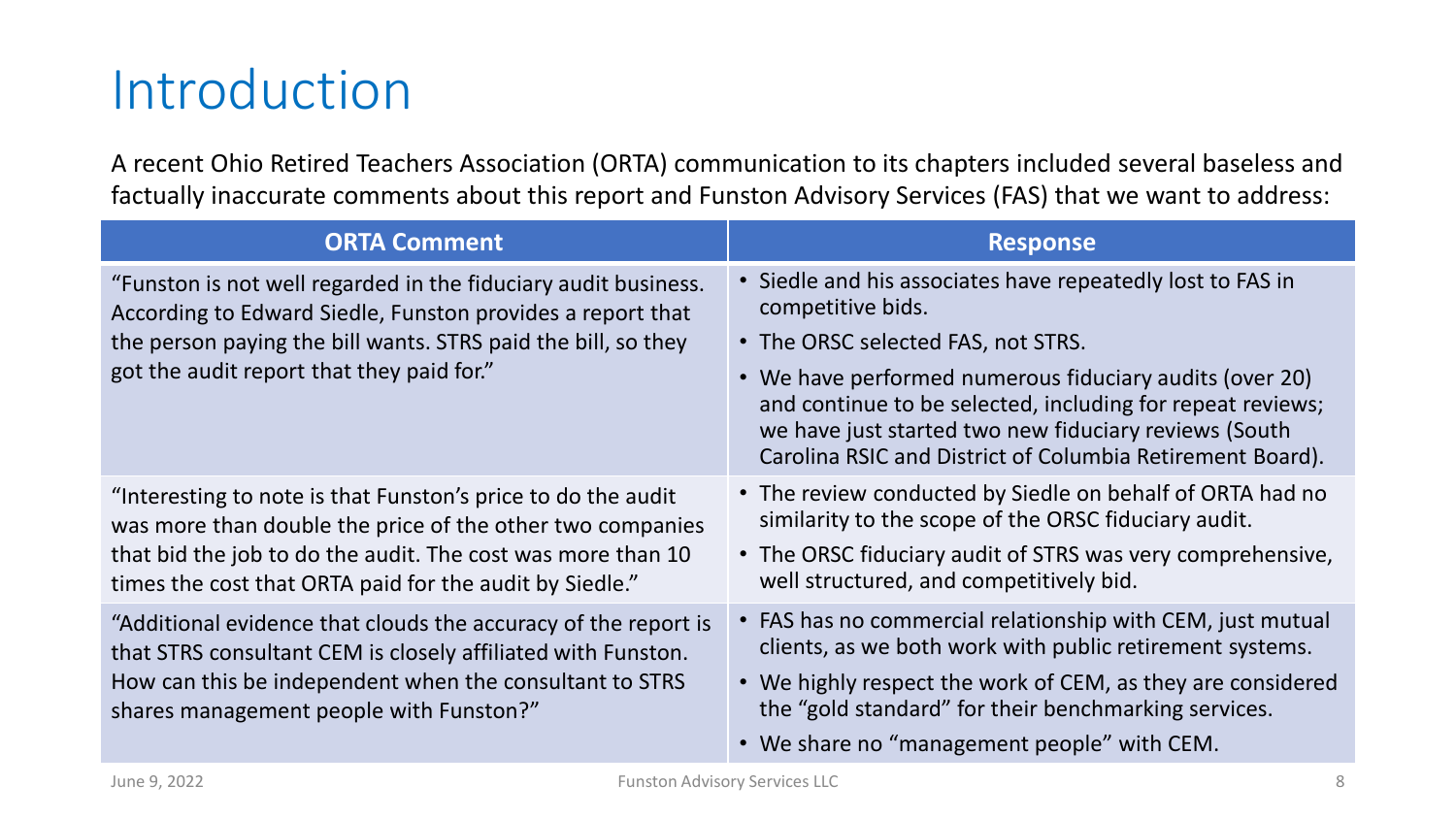# Overall Findings

- The STRS Board of Trustees has been effectively fulfilling its fiduciary duties (loyalty, prudence, staying informed, diversifying assets, controlling costs, compliance with laws and co-fiduciary duties).
- The STRS Board has the powers or authorities needed to fulfill its fiduciary duties with two exceptions: lack of authority to select outside legal counsel and the custodian (to be discussed later).
- Overall, STRS is operationally excellent with effective operational policies and processes and is a generally well-run, high performing operation.
- STRS' investment performance is in the top quartile of systems in the country according to CEM Benchmarking, and investment operations are excellent.
- Member Services are consistently a top performer while costs are currently lower than the average of STRS' peers.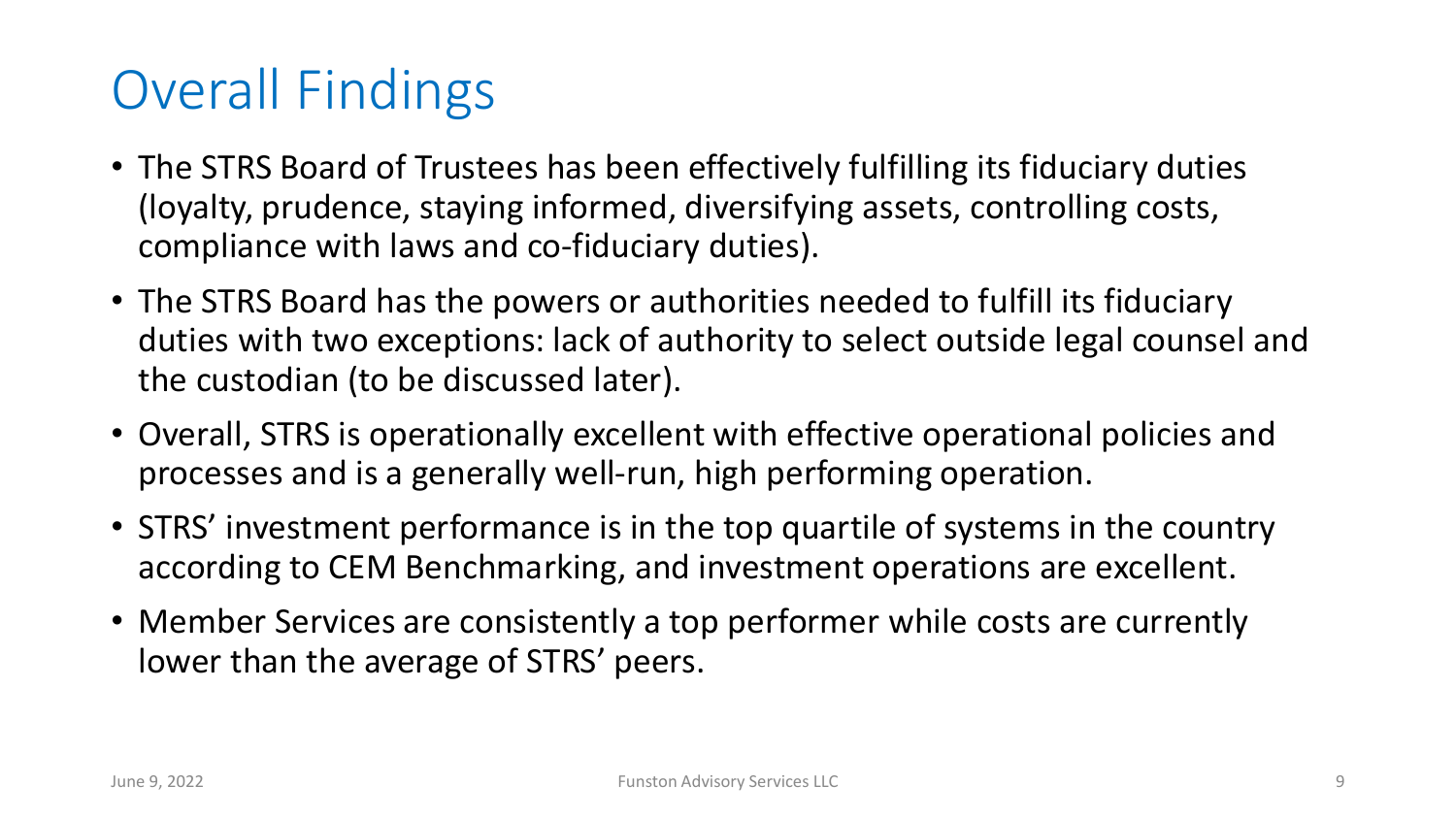# Overall Findings

- We identified no "red flags."
- However, as with any organization, improvements can always be made.
- We made over 170 recommendations across the six areas in scope.
- In this presentation we will highlight:
	- The most important conclusions and opportunities for improvement in each area; and
	- Those recommendations that require legislative support.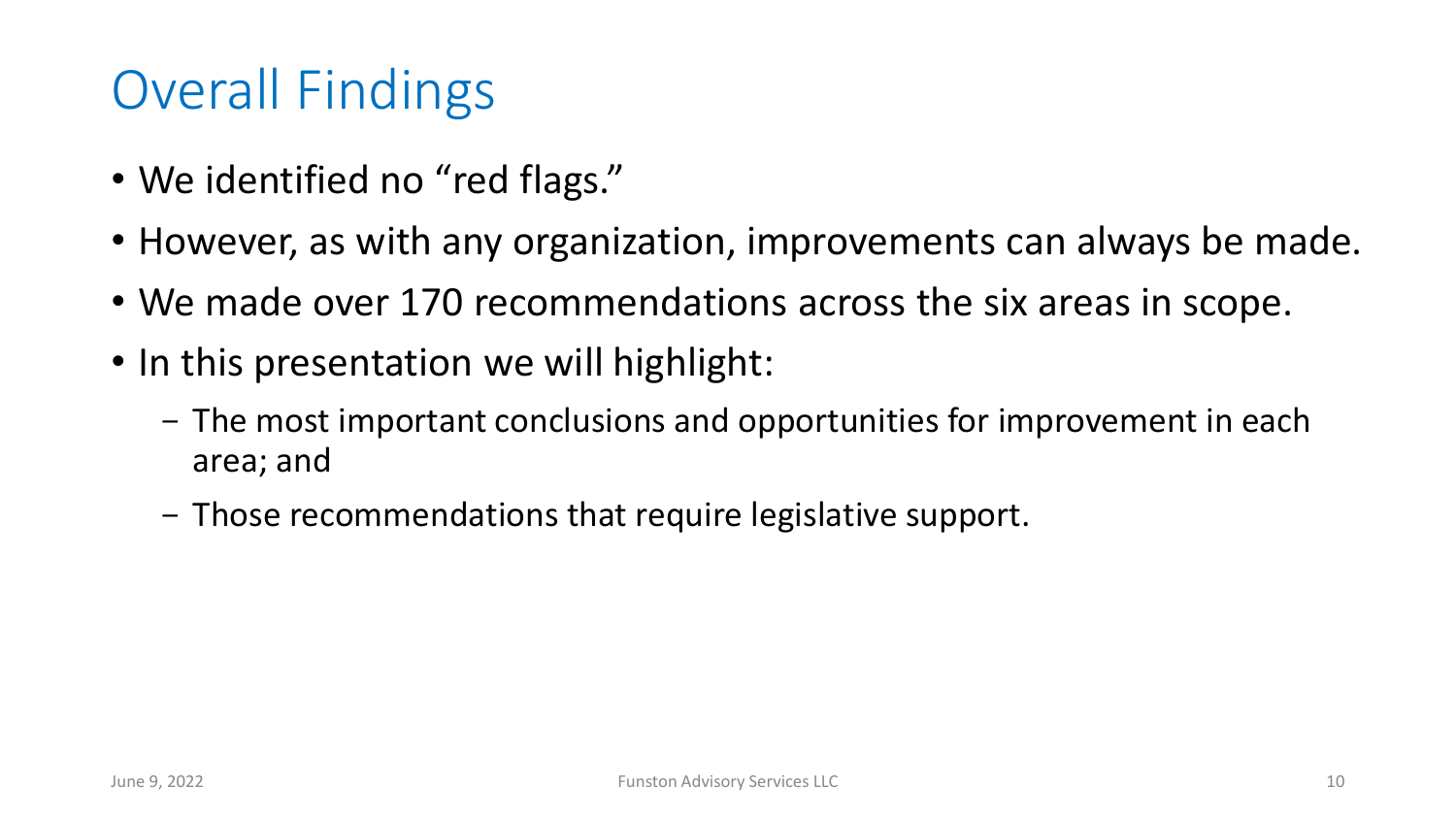#### 1. Board Governance and Administration

- Powers delegated by the Board to the Executive Director are consistent with prevailing practices but need improvement and consolidation (R1.2.1).
- The STRS Board use of Committees is ineffective and a lagging practice, and the committee structure could be improved (R1.4.4, R1.4.9-12).
- Communications and transparency need to be improved, including making public materials available in advance of meetings and streaming, recording and publicly archiving meetings (R1.4.2-3, R1.4.6, R1.9.1-2, R1.9.4-7).
- DC Plan oversight by the STRS Board is inadequate and should be significantly improved (R1.10.1-5).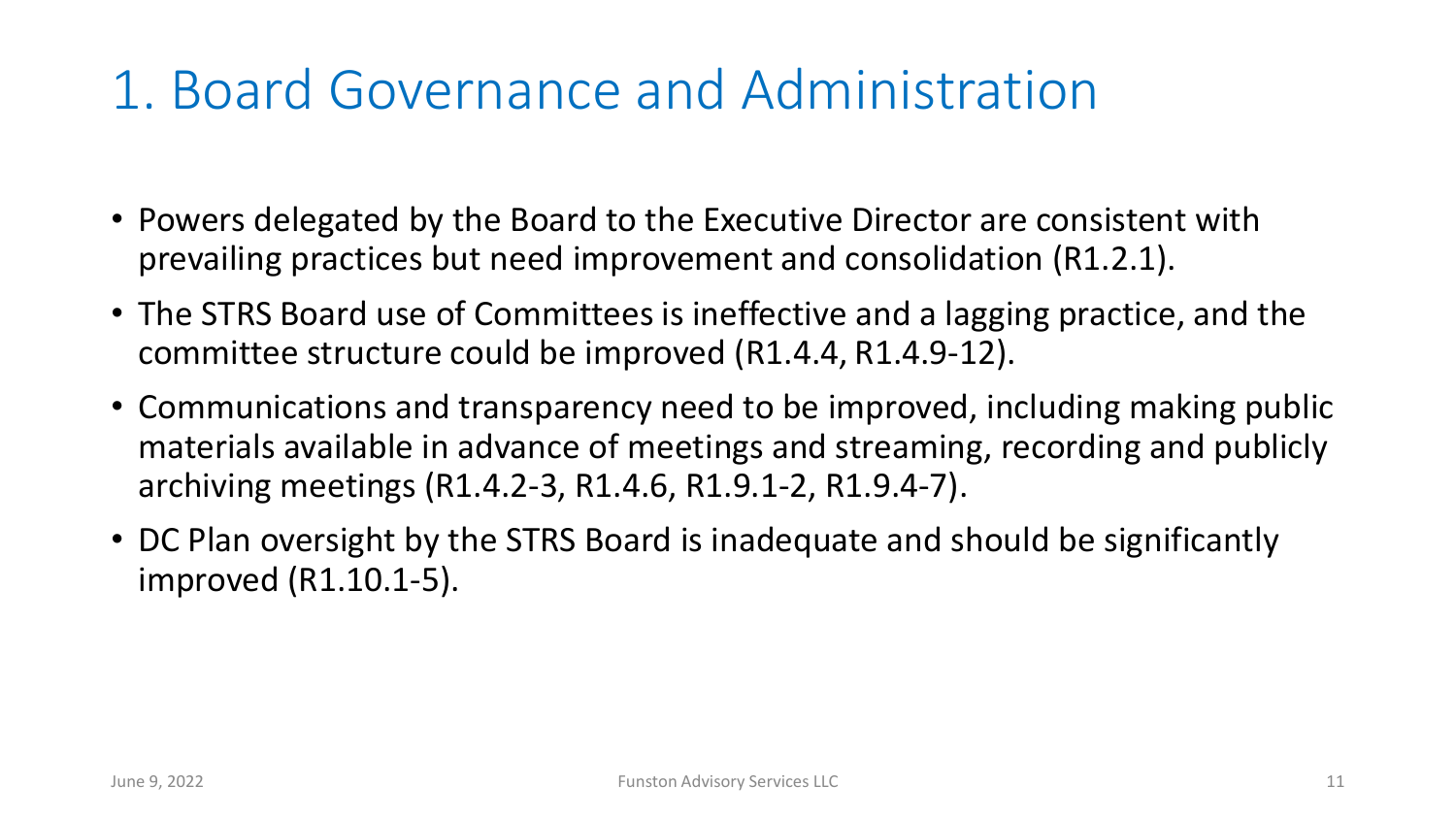# 2. Organizational Structure and Staffing

- STRS has a sound operational model
- Staffing and budgets appear reasonable, with STRS headcount declining from 735 to 498 over the past 20 years.
- Member services are high quality, a leader among peers.
- Compensation is consistent with prevailing practice and peers.
- The STRS performance management and training and development programs are leading practice.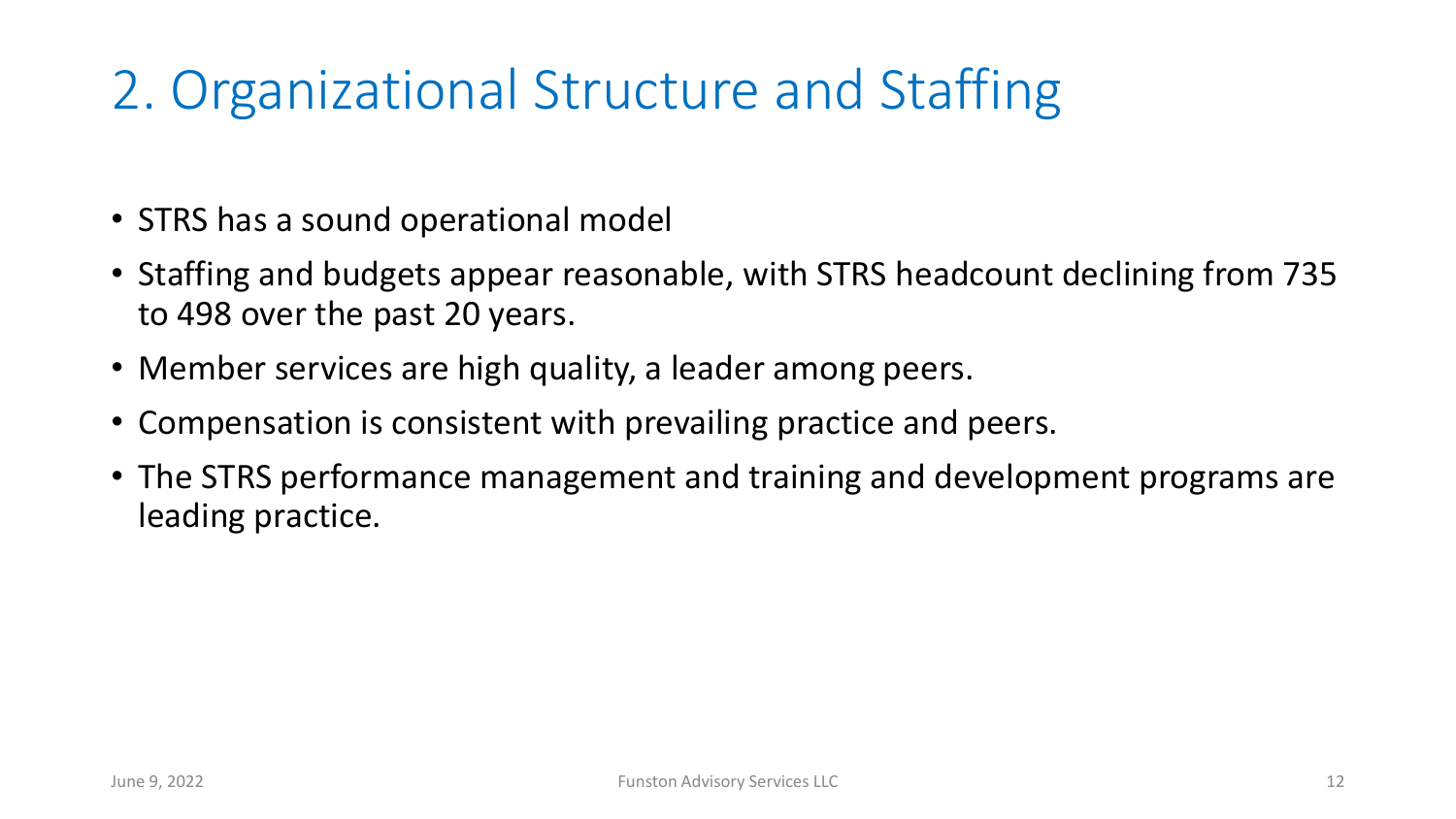# 3. Investment Policy and Oversight

- Consistent with other large state retirement system peers, STRS manages most of its assets internally.
- The STRS investment program is at an advanced level, with strong performance results versus benchmarks and peers.
- The Board is risk-aware with respect to investments and receives appropriate aggregation reports that identify investment positions.
- STRS was an early adopter of the Global Investment Performance Standards (GIPS®), ethical standards for calculating and presenting investment performance that is now considered leading practice.
- Nearly all STRS investment policies and practices are at leading or prevailing levels.
- STRS should, however, develop separate Statements of Investment Objectives and Policy for the DC Plan and the Post-Employment Healthcare Plan (R3.1.3.2- 3).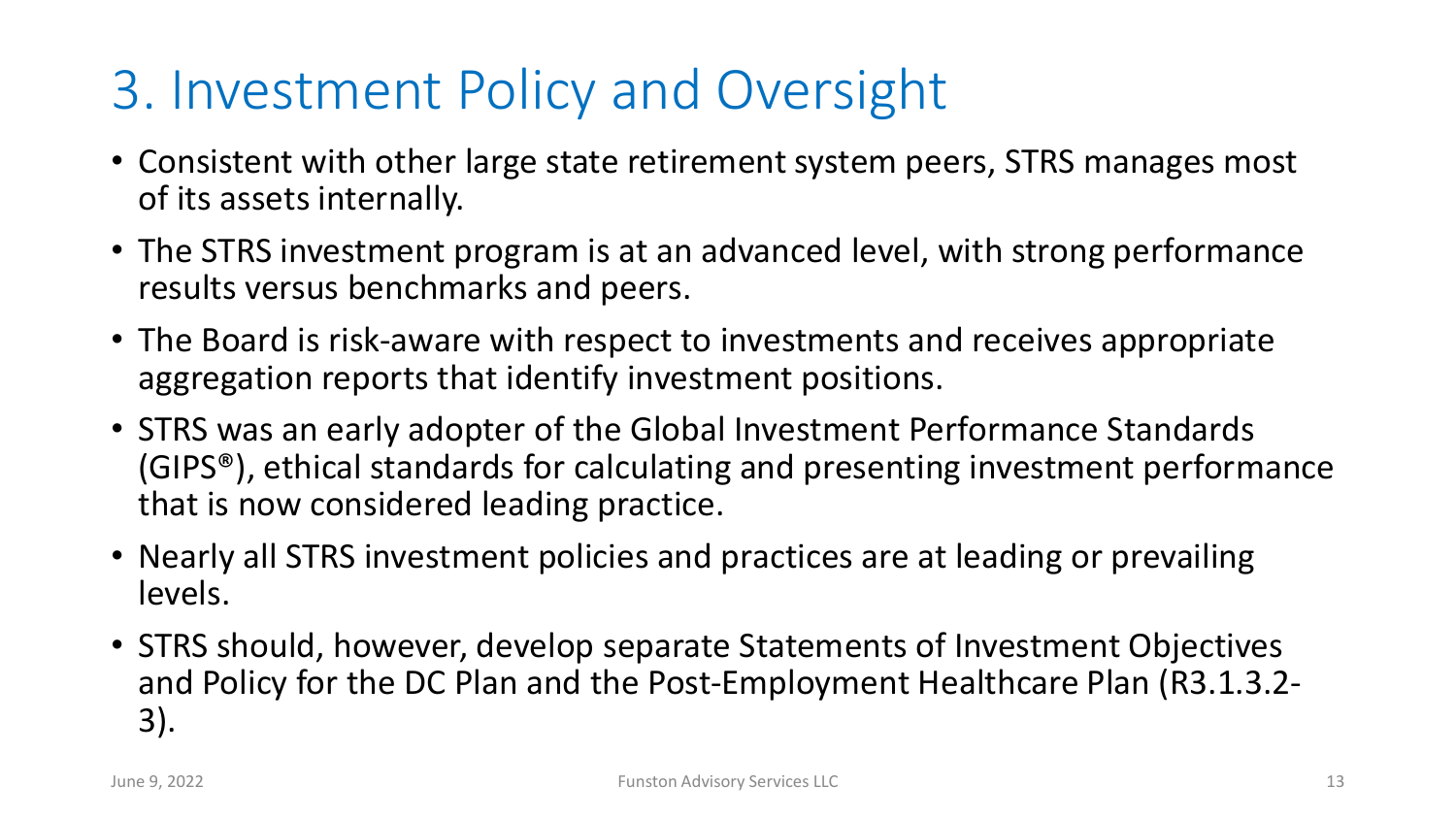# 4. Legal Compliance

- The STRS legal team is competent and knowledgeable from a legal operations perspective.
- STRS should improve its approach to managing compliance:
	- Create a Compliance Officer position to develop and manage an enterprise compliance plan and program (R4.2.1).
	- Compliance reporting could be streamlined (R4.3.1, R4.4.1).
	- STRS needs to obtain periodic assurance with respect to IRS compliance (R4.1.1-3).
- STRS should hire an additional attorney to reduce key person risk and ensure adequate succession planning (R4.2.2).
- Either the legislature should allow the STRS Board to hire external legal counsel, or the Attorney General and STRS should formalize a standing process that recognizes STRS' fiduciary obligation to use outside counsel with required expertise (R4.2.4).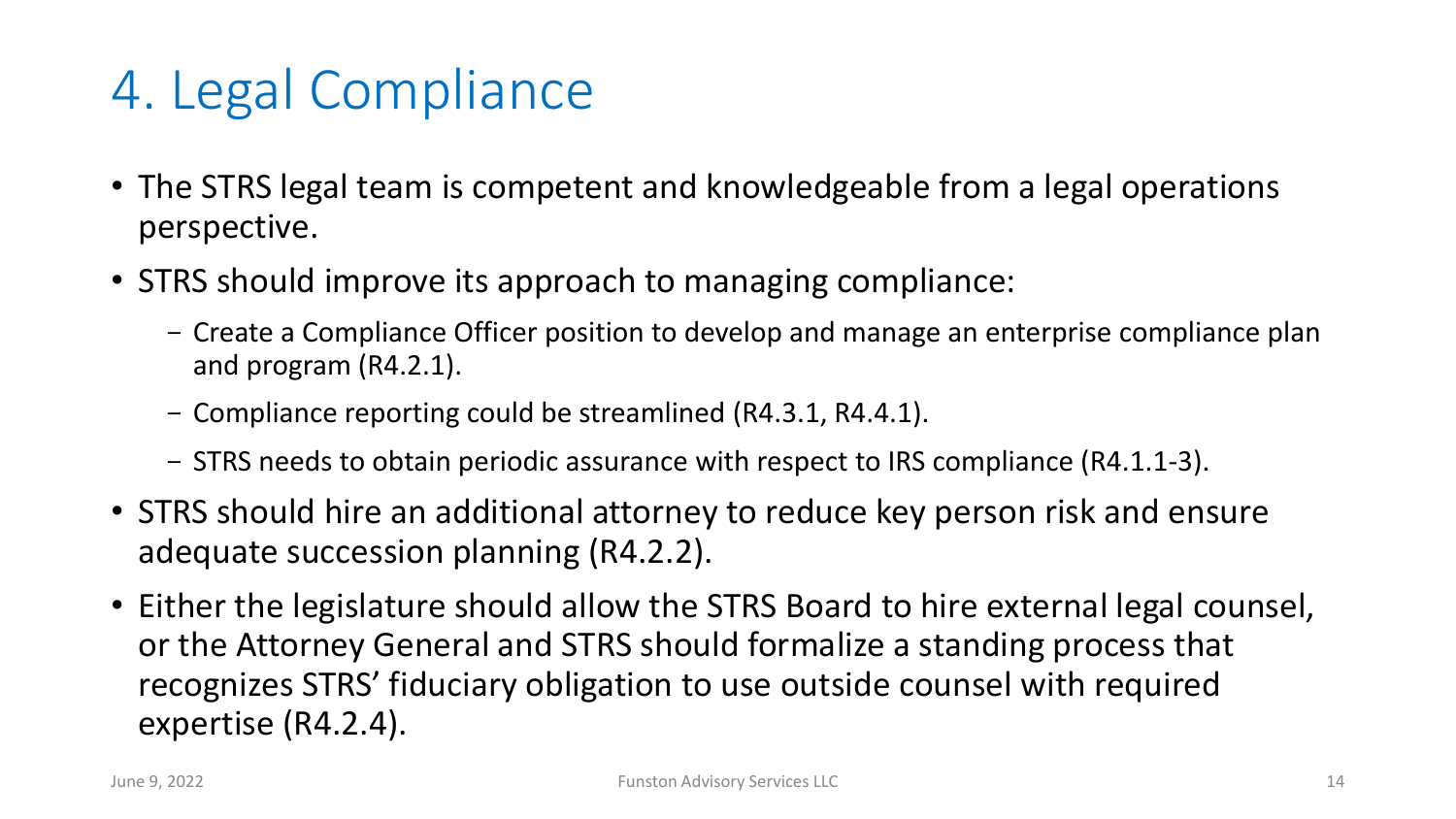# 5. Risk Management and Controls

- The basics of STRS' Enterprise Risk Management (ERM) approach are prevalent in the industry and public companies; however, they are insufficient for on-going effective holistic risk management.
- Overall, STRS could benefit from a more systematic, comprehensive and coherent and yet simpler approach to risk management (R5.1.1-10).
- STRS should streamline reporting (exception based) to the Board (R5.2.1-10).
- STRS financial accounting and reporting policies and procedures are consistent with prevailing practices.
- Separation of duties is appropriately maintained and is important for completeness, accuracy and reliability.
- The STRS Audit Committee should improve its oversight of the Internal Audit Division and ensure compliance with Institute of Internal Auditor standards (R5.5.2-7).
- STRS has one of the most comprehensive, systematic, and detailed records filing systems we have seen.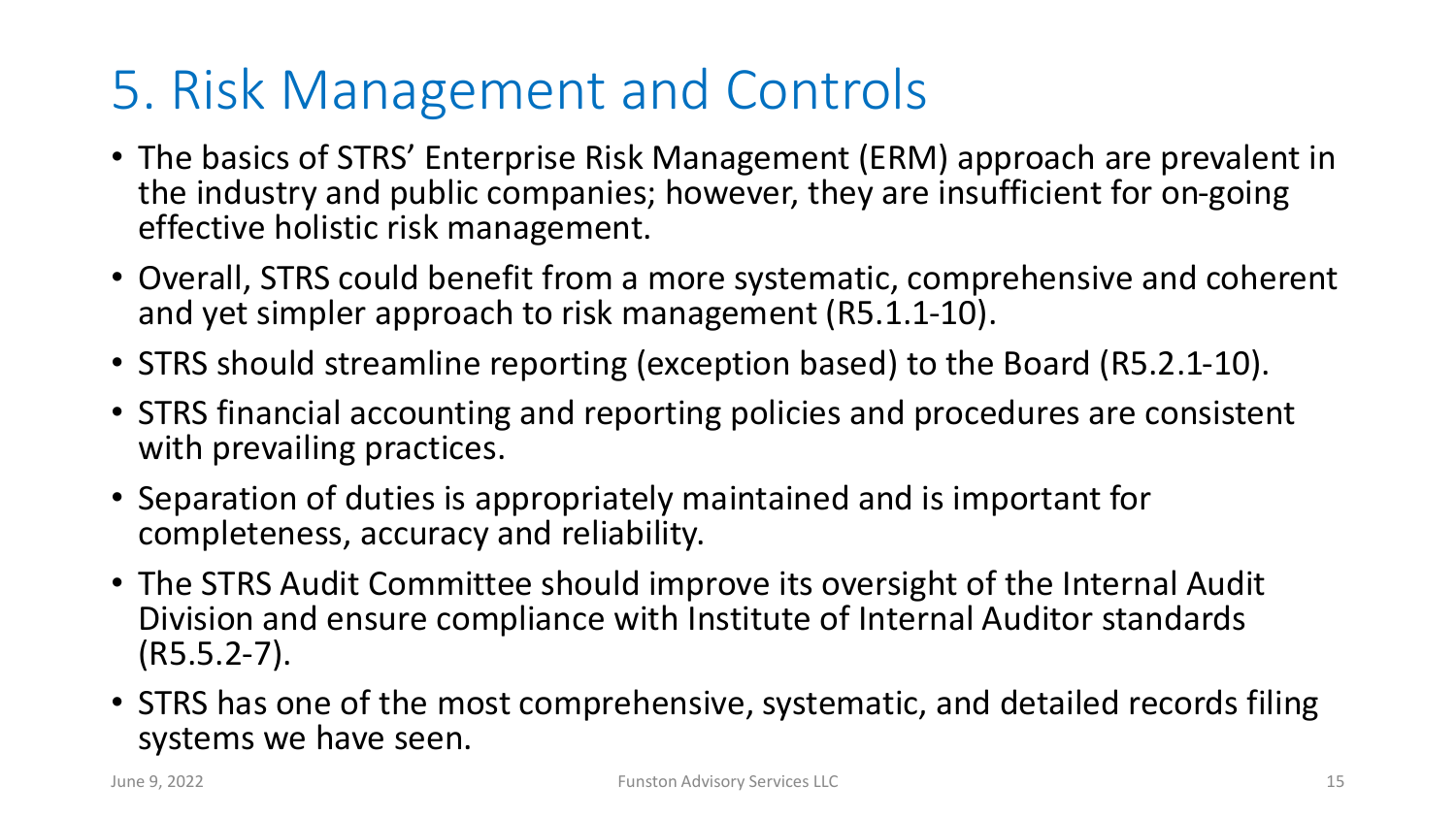## 6. IT Operations

- For the most part, the controls over the Information Technology function meet and, in some cases, exceed our expectations.
- The size of the IT organization is in line with other systems with assets under management of a magnitude comparable with STRS and extensive internal management.
- The depth of ITS's resources and the cohesion of its management structure are leading towards STRS undertaking two transformative projects simultaneously.
- ITS has documented control-related procedures for all key areas, including project management, information security, IT disaster recovery and business continuity management.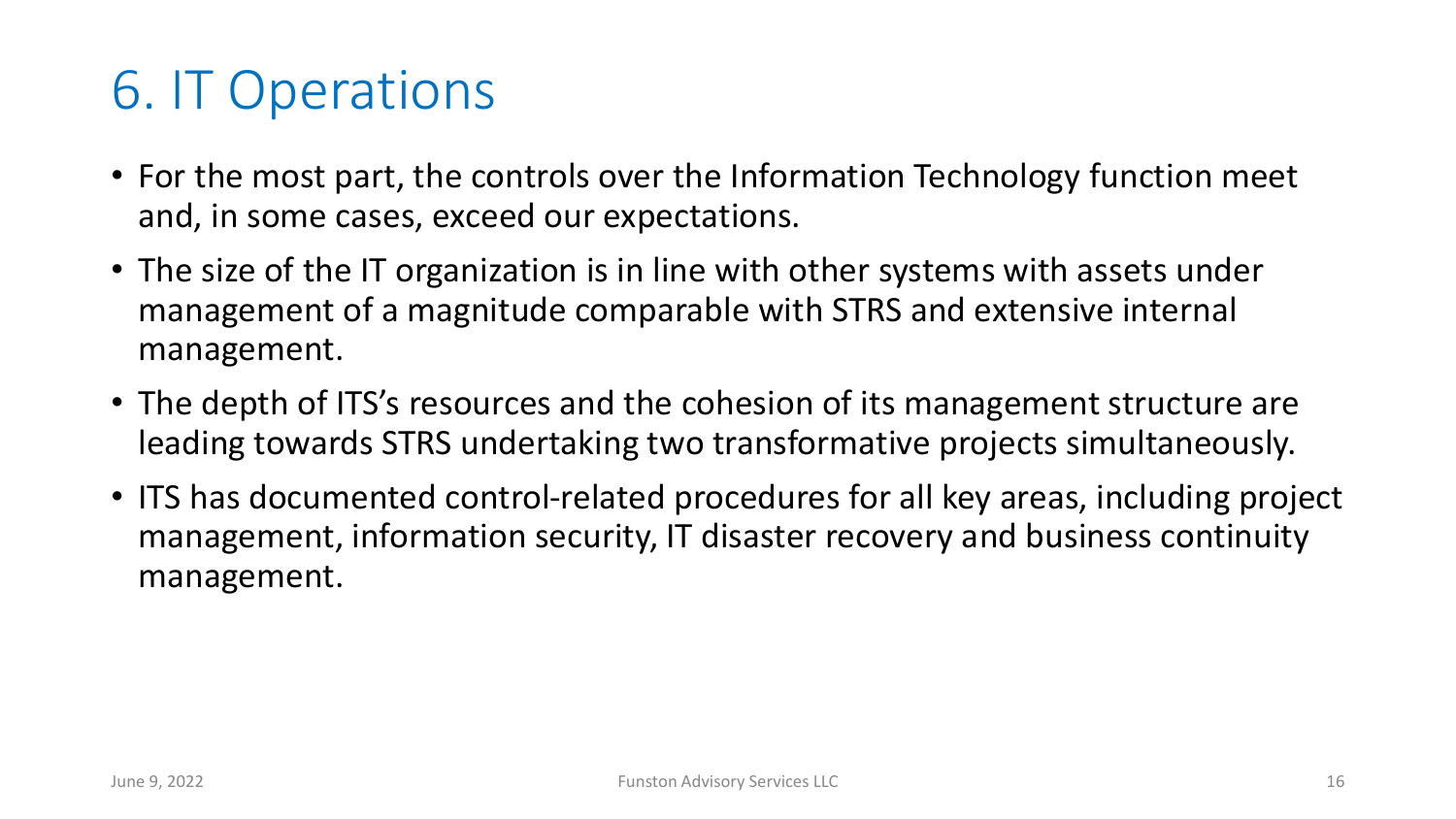## Custody Model

- The Ohio custodian policy, with the Treasurer of State selecting custodial banks, and the requirement for an international sub-custodian, has over time resulted in STRS following an in-house support strategy and minimizing services from the custody banks.
- The relationship and operating environment between STRS and its two custodial banks can be summarized as an "optimization of the suboptimal".
- Although the Ohio custodial services model is a lagging practice, the Treasurer of State's office has improved custody bank selection and oversight processes.
- The STRS Board of Trustees should be given authority to select its custodial bank (R3.4.5.1).
- The law in Ohio Revised Code 135.03, "Institutions eligible as public depositories", and its interpretation, severely restricts the selection of potential custodial banks which can serve STRS; the legislature should this requirement to allow for a single global custodial bank to serve STRS to reduce costs and complexity (R3.4.5.2).